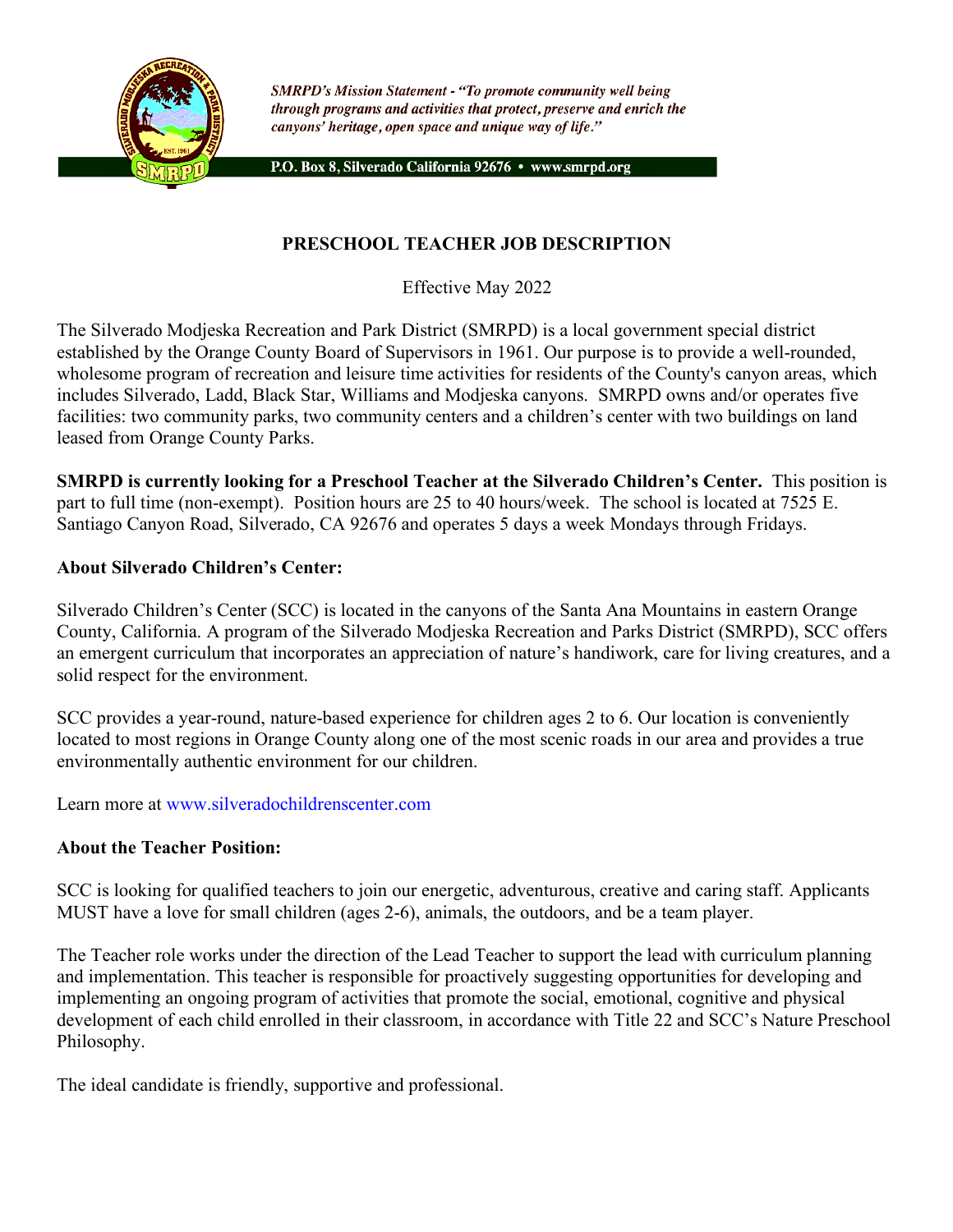# **Responsibilities**

### **Curriculum Planning:**

- Support the Lead Teacher in developing and implementing creative weekly activity plans suitable for preschool children (appropriate for the specific age of the assigned classroom).
- Proactively suggest activities, learning opportunities, and program improvements to the Lead Teacher(s).
- Employ a variety of educational techniques (storytelling, educational play, art, etc.) to engage children in an outdoor play-based program.
- Consistently modify the indoor and outdoor classroom environments to meet the needs of individual children with concern for their interests, special talents, and individual style and pace of learning.
- Create and maintain an environment that is clean, organized and safe for all children.
- Collaborate with other teachers in the school to provide unique opportunities for the students.

### **Student Observation & Support:**

- Supervise children on the playground and in the classroom, on hikes and on off-site field trips.
- "Break" Teacher(s) and act as sub when needed.
- Support the Lead Teacher to create  $\&$  maintain individual student files of each child in the classroom to include all relevant documentation.
- Observe and document each child's growth and development through pictures, anecdotal notes, and sample work
- Manage weekly inventory of student cubbies to assess for needs (diapers, wipes, extra clothes, etc.)
	- Observe each child to help them improve their social competencies and build self-esteem, as well as identify any potential concerns.
- Supervise nap time as scheduled.
- Assist children with activities of daily life (restroom use, hand washing, etc.).
- Assist with diapering, potty training and toileting.
- Encourage children to interact with each other and resolve occasional arguments.
- Daily playground walkthrough wildlife and debris safety check (snakes, spiders, fallen branches, etc.)
- Work with Family Engagement Chair or Classroom Representative to coordinate parent-involved activities (guest reader, etc.)
- As needed: snack time preparation, serving and lunch time setup/cleanup.

### **Team Interaction & Policy Compliance:**

- Oversee student sign-in/out procedures to ensure compliance with licensing standards.
- Attend staff meetings, workshops and school events as required.
- Contribute to monthly newsletter for families.
- Respond to emergency calls according to protocol.

### **Skills**

- Ability to relate positively to young children, parents and staff
- Strong working knowledge of Early Childhood Program Performance Standards and Nature Preschool Philosophy
- Knowledge of Reggio curriculum preferred (Emergent Curriculum)
- Demonstrate success in working as a member of a team
- Effective and strong communication skills (orally and written)
- Familiarity with safety and sanitation guidelines for classrooms
- Cool-tempered, friendly and reliable